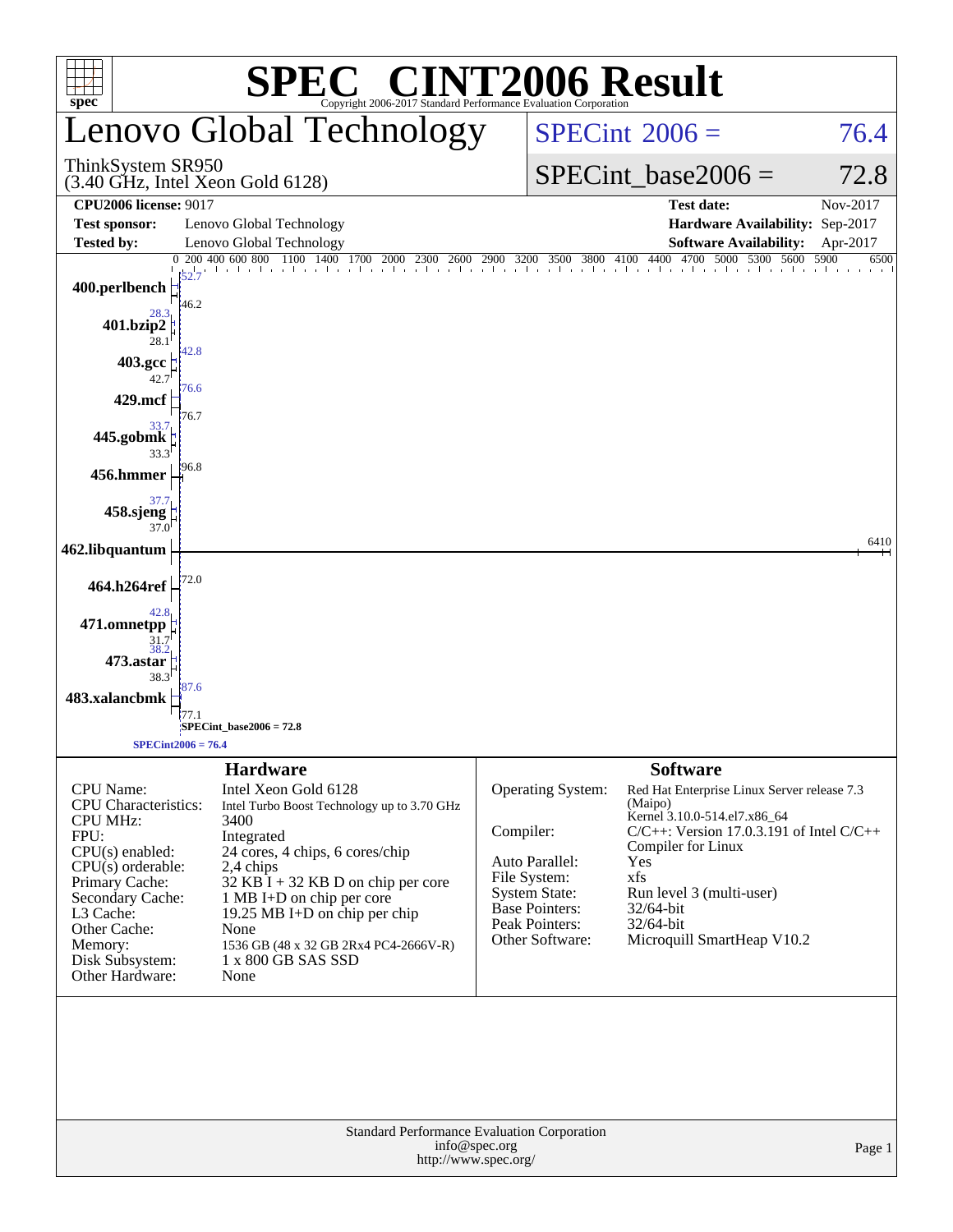

## enovo Global Technology

#### ThinkSystem SR950

(3.40 GHz, Intel Xeon Gold 6128)

 $SPECint2006 = 76.4$  $SPECint2006 = 76.4$ 

### SPECint base2006 =  $72.8$

**[Test sponsor:](http://www.spec.org/auto/cpu2006/Docs/result-fields.html#Testsponsor)** Lenovo Global Technology **[Hardware Availability:](http://www.spec.org/auto/cpu2006/Docs/result-fields.html#HardwareAvailability)** Sep-2017

**[CPU2006 license:](http://www.spec.org/auto/cpu2006/Docs/result-fields.html#CPU2006license)** 9017 **[Test date:](http://www.spec.org/auto/cpu2006/Docs/result-fields.html#Testdate)** Nov-2017 **[Tested by:](http://www.spec.org/auto/cpu2006/Docs/result-fields.html#Testedby)** Lenovo Global Technology **[Software Availability:](http://www.spec.org/auto/cpu2006/Docs/result-fields.html#SoftwareAvailability)** Apr-2017

#### **[Results Table](http://www.spec.org/auto/cpu2006/Docs/result-fields.html#ResultsTable)**

|                                                                                                          | <b>Base</b>    |              |                |              | <b>Peak</b>    |       |                |              |                |              |                |              |
|----------------------------------------------------------------------------------------------------------|----------------|--------------|----------------|--------------|----------------|-------|----------------|--------------|----------------|--------------|----------------|--------------|
| <b>Benchmark</b>                                                                                         | <b>Seconds</b> | <b>Ratio</b> | <b>Seconds</b> | <b>Ratio</b> | <b>Seconds</b> | Ratio | <b>Seconds</b> | <b>Ratio</b> | <b>Seconds</b> | <b>Ratio</b> | <b>Seconds</b> | <b>Ratio</b> |
| 400.perlbench                                                                                            | 211            | 46.4         | 211            | 46.2         | 211            | 46.2  | 185            | 52.7         | 185            | <u>52.7</u>  | 185            | 52.7         |
| 401.bzip2                                                                                                | 342            | 28.2         | 343            | 28.1         | 343            | 28.1  | 341            | 28.3         | 341            | 28.3         | 341            | 28.3         |
| $403.\mathrm{gcc}$                                                                                       | 188            | 42.8         | 189            | 42.7         | 189            | 42.6  | 188            | 42.9         | 188            | 42.7         | 188            | 42.8         |
| $429$ .mcf                                                                                               | 118            | 77.6         | 119            | 76.7         | 119            | 76.6  | 120            | 75.9         | 119            | 76.7         | <b>119</b>     | 76.6         |
| $445$ .gobmk                                                                                             | 315            | 33.3         | 315            | 33.3         | 315            | 33.3  | 311            | 33.7         | 311            | 33.7         | 311            | 33.7         |
| $456.$ hmmer                                                                                             | 96.4           | 96.8         | 96.3           | 96.8         | 96.5           | 96.7  | 96.4           | 96.8         | 96.3           | 96.8         | 96.5           | 96.7         |
| $458$ .sjeng                                                                                             | 327            | 37.0         | 327            | 37.0         | 327            | 37.0  | 321            | 37.7         | 321            | 37.7         | 321            | 37.7         |
| 462.libquantum                                                                                           | 3.35           | 6180         | 3.20           | 6470         | 3.23           | 6410  | 3.35           | 6180         | 3.20           | 6470         | 3.23           | 6410         |
| 464.h264ref                                                                                              | 309            | 71.6         | 307            | 72.1         | 307            | 72.0  | 309            | 71.6         | 307            | 72.1         | 307            | 72.0         |
| $ 471$ .omnetpp                                                                                          | 197            | 31.7         | 194            | 32.1         | 197            | 31.7  | 148            | 42.4         | 146            | 42.8         | 146            | 42.9         |
| $473$ . astar                                                                                            | 183            | 38.3         | 183            | 38.3         | 183            | 38.3  | 184            | 38.2         | 184            | 38.2         | 184            | 38.1         |
| 483.xalancbmk                                                                                            | 89.4           | 77.1         | 89.4           | 77.1         | 89.3           | 77.3  | 78.7           | 87.7         | 78.7           | 87.6         | 79.0           | 87.3         |
| Results appear in the order in which they were run. Bold underlined text indicates a median measurement. |                |              |                |              |                |       |                |              |                |              |                |              |

#### **[Submit Notes](http://www.spec.org/auto/cpu2006/Docs/result-fields.html#SubmitNotes)**

The config file option 'submit' was used.

### **[Operating System Notes](http://www.spec.org/auto/cpu2006/Docs/result-fields.html#OperatingSystemNotes)**

Stack size set to unlimited using "ulimit -s unlimited"

### **[Platform Notes](http://www.spec.org/auto/cpu2006/Docs/result-fields.html#PlatformNotes)**

Standard Performance Evaluation Corporation [info@spec.org](mailto:info@spec.org) BIOS configuration: Choose Operating Mode set to Maximum Performance Hyper-Threading set to Disable Stale AtoS set to Enable LLC dead line alloc set to Disable Sysinfo program /home/cpu2006-1.2-ic17.0u3/config/sysinfo.rev6993 Revision 6993 of 2015-11-06 (b5e8d4b4eb51ed28d7f98696cbe290c1) running on localhost.localdomain Thu Nov 2 22:52:32 2017 This section contains SUT (System Under Test) info as seen by some common utilities. To remove or add to this section, see: <http://www.spec.org/cpu2006/Docs/config.html#sysinfo> From /proc/cpuinfo model name : Intel(R) Xeon(R) Gold 6128 CPU @ 3.40GHz 4 "physical id"s (chips) 24 "processors" cores, siblings (Caution: counting these is hw and system dependent. The following excerpts from /proc/cpuinfo might not be reliable. Use with Continued on next page

<http://www.spec.org/>

Page 2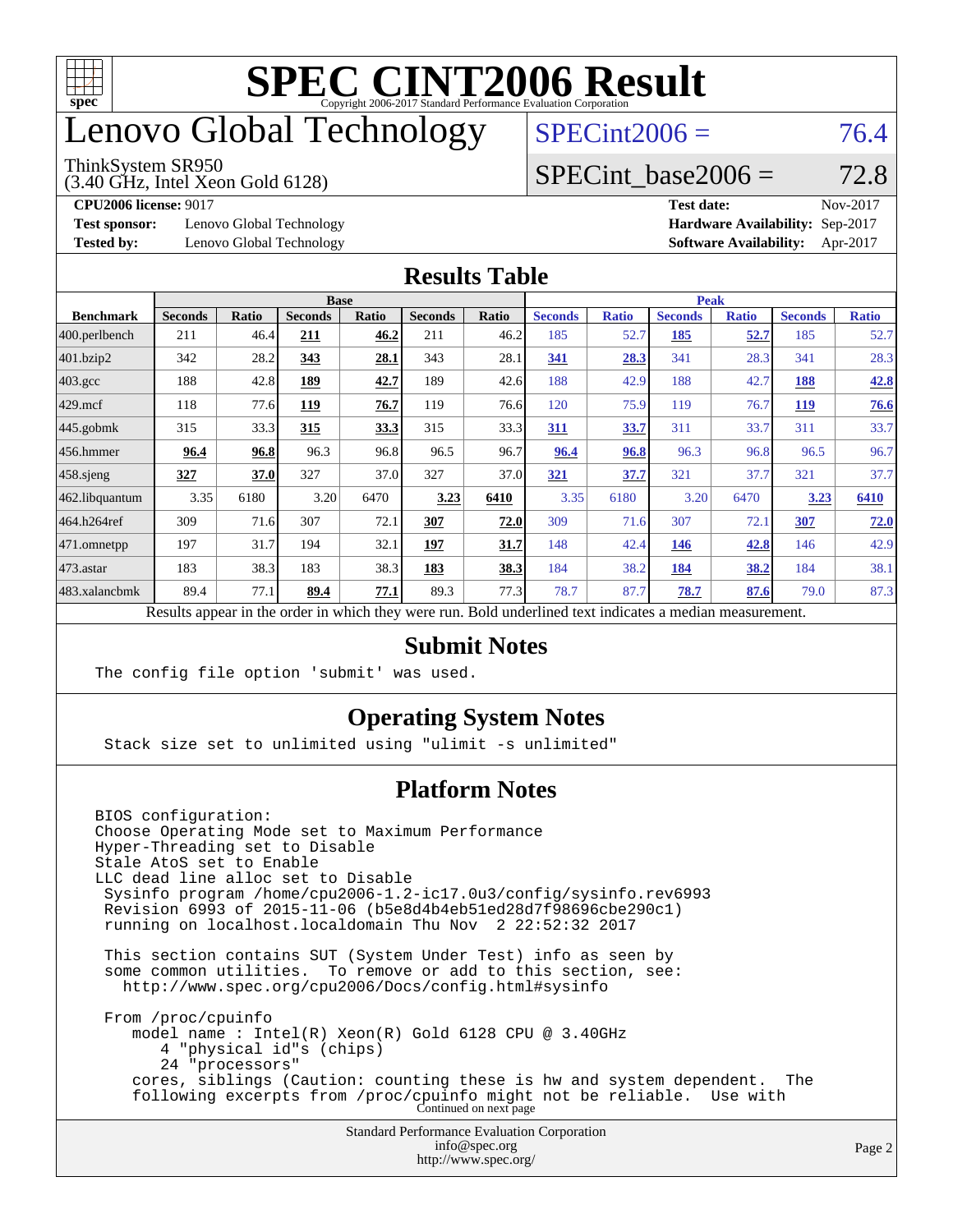

## enovo Global Technology

 $SPECint2006 = 76.4$  $SPECint2006 = 76.4$ 

ThinkSystem SR950

(3.40 GHz, Intel Xeon Gold 6128)

**[Test sponsor:](http://www.spec.org/auto/cpu2006/Docs/result-fields.html#Testsponsor)** Lenovo Global Technology **[Hardware Availability:](http://www.spec.org/auto/cpu2006/Docs/result-fields.html#HardwareAvailability)** Sep-2017

SPECint base2006 =  $72.8$ **[CPU2006 license:](http://www.spec.org/auto/cpu2006/Docs/result-fields.html#CPU2006license)** 9017 **[Test date:](http://www.spec.org/auto/cpu2006/Docs/result-fields.html#Testdate)** Nov-2017

**[Tested by:](http://www.spec.org/auto/cpu2006/Docs/result-fields.html#Testedby)** Lenovo Global Technology **[Software Availability:](http://www.spec.org/auto/cpu2006/Docs/result-fields.html#SoftwareAvailability)** Apr-2017

#### **[Platform Notes \(Continued\)](http://www.spec.org/auto/cpu2006/Docs/result-fields.html#PlatformNotes)**

Standard Performance Evaluation Corporation [info@spec.org](mailto:info@spec.org) <http://www.spec.org/> Page 3 caution.) cpu cores : 6 siblings : 6 physical 0: cores 0 6 9 10 11 13 physical 1: cores 0 6 9 10 11 13 physical 2: cores 0 6 9 10 11 13 physical 3: cores 2 3 4 5 10 11 cache size : 19712 KB From /proc/meminfo<br>MemTotal: 1584772088 kB HugePages\_Total: 0 Hugepagesize: 2048 kB From /etc/\*release\* /etc/\*version\* os-release: NAME="Red Hat Enterprise Linux Server" VERSION="7.3 (Maipo)" ID="rhel" ID\_LIKE="fedora" VERSION\_ID="7.3" PRETTY\_NAME="Red Hat Enterprise Linux Server 7.3 (Maipo)" ANSI\_COLOR="0;31" CPE\_NAME="cpe:/o:redhat:enterprise\_linux:7.3:GA:server" redhat-release: Red Hat Enterprise Linux Server release 7.3 (Maipo) system-release: Red Hat Enterprise Linux Server release 7.3 (Maipo) system-release-cpe: cpe:/o:redhat:enterprise\_linux:7.3:ga:server uname -a: Linux localhost.localdomain 3.10.0-514.el7.x86\_64 #1 SMP Wed Oct 19 11:24:13 EDT 2016 x86\_64 x86\_64 x86\_64 GNU/Linux run-level 3 Nov 2 22:51 SPEC is set to: /home/cpu2006-1.2-ic17.0u3 Filesystem Type Size Used Avail Use% Mounted on /dev/sdb3 xfs 743G 6.4G 737G 1% / Additional information from dmidecode: Warning: Use caution when you interpret this section. The 'dmidecode' program reads system data which is "intended to allow hardware to be accurately determined", but the intent may not be met, as there are frequent changes to hardware, firmware, and the "DMTF SMBIOS" standard. BIOS Lenovo -[PSE103K-1.00]- 06/19/2017 Memory: 48x NO DIMM NO DIMM 48x Samsung M393A4K40BB2-CTD 32 GB 2 rank 2666 MHz (End of data from sysinfo program)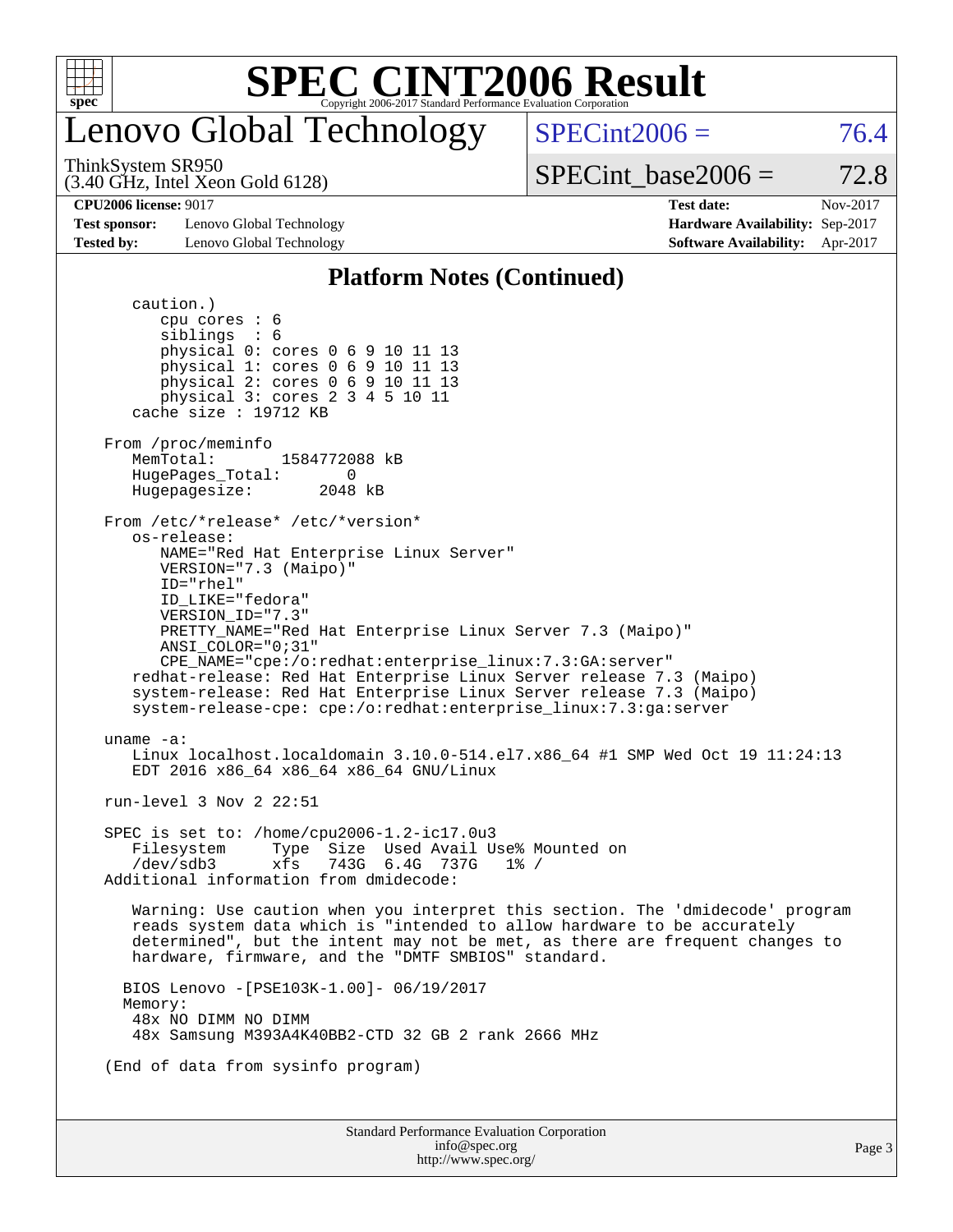

## enovo Global Technology

 $SPECint2006 = 76.4$  $SPECint2006 = 76.4$ 

(3.40 GHz, Intel Xeon Gold 6128) ThinkSystem SR950

SPECint base2006 =  $72.8$ 

**[Test sponsor:](http://www.spec.org/auto/cpu2006/Docs/result-fields.html#Testsponsor)** Lenovo Global Technology **[Hardware Availability:](http://www.spec.org/auto/cpu2006/Docs/result-fields.html#HardwareAvailability)** Sep-2017 **[Tested by:](http://www.spec.org/auto/cpu2006/Docs/result-fields.html#Testedby)** Lenovo Global Technology **[Software Availability:](http://www.spec.org/auto/cpu2006/Docs/result-fields.html#SoftwareAvailability)** Apr-2017

**[CPU2006 license:](http://www.spec.org/auto/cpu2006/Docs/result-fields.html#CPU2006license)** 9017 **[Test date:](http://www.spec.org/auto/cpu2006/Docs/result-fields.html#Testdate)** Nov-2017

#### **[General Notes](http://www.spec.org/auto/cpu2006/Docs/result-fields.html#GeneralNotes)**

Environment variables set by runspec before the start of the run: KMP AFFINITY = "granularity=fine, compact,  $0,3$ " LD\_LIBRARY\_PATH = "/home/cpu2006-1.2-ic17.0u3/lib/ia32:/home/cpu2006-1.2-ic17.0u3/lib/intel64:/home/cpu2006-1.2-ic17.0u3/sh10.2" OMP\_NUM\_THREADS = "24"

 Binaries compiled on a system with 1x Intel Core i7-4790 CPU + 32GB RAM memory using Redhat Enterprise Linux 7.2 Transparent Huge Pages enabled by default. Filesystem page cache cleared with: shell invocation of 'sync; echo 3 > /proc/sys/vm/drop\_caches' prior to run

### **[Base Compiler Invocation](http://www.spec.org/auto/cpu2006/Docs/result-fields.html#BaseCompilerInvocation)**

[C benchmarks](http://www.spec.org/auto/cpu2006/Docs/result-fields.html#Cbenchmarks): [icc -m64](http://www.spec.org/cpu2006/results/res2017q4/cpu2006-20171211-51036.flags.html#user_CCbase_intel_icc_64bit_bda6cc9af1fdbb0edc3795bac97ada53)

[C++ benchmarks:](http://www.spec.org/auto/cpu2006/Docs/result-fields.html#CXXbenchmarks) [icpc -m64](http://www.spec.org/cpu2006/results/res2017q4/cpu2006-20171211-51036.flags.html#user_CXXbase_intel_icpc_64bit_fc66a5337ce925472a5c54ad6a0de310)

### **[Base Portability Flags](http://www.spec.org/auto/cpu2006/Docs/result-fields.html#BasePortabilityFlags)**

 400.perlbench: [-DSPEC\\_CPU\\_LP64](http://www.spec.org/cpu2006/results/res2017q4/cpu2006-20171211-51036.flags.html#b400.perlbench_basePORTABILITY_DSPEC_CPU_LP64) [-DSPEC\\_CPU\\_LINUX\\_X64](http://www.spec.org/cpu2006/results/res2017q4/cpu2006-20171211-51036.flags.html#b400.perlbench_baseCPORTABILITY_DSPEC_CPU_LINUX_X64) 401.bzip2: [-DSPEC\\_CPU\\_LP64](http://www.spec.org/cpu2006/results/res2017q4/cpu2006-20171211-51036.flags.html#suite_basePORTABILITY401_bzip2_DSPEC_CPU_LP64) 403.gcc: [-DSPEC\\_CPU\\_LP64](http://www.spec.org/cpu2006/results/res2017q4/cpu2006-20171211-51036.flags.html#suite_basePORTABILITY403_gcc_DSPEC_CPU_LP64) 429.mcf: [-DSPEC\\_CPU\\_LP64](http://www.spec.org/cpu2006/results/res2017q4/cpu2006-20171211-51036.flags.html#suite_basePORTABILITY429_mcf_DSPEC_CPU_LP64) 445.gobmk: [-DSPEC\\_CPU\\_LP64](http://www.spec.org/cpu2006/results/res2017q4/cpu2006-20171211-51036.flags.html#suite_basePORTABILITY445_gobmk_DSPEC_CPU_LP64) 456.hmmer: [-DSPEC\\_CPU\\_LP64](http://www.spec.org/cpu2006/results/res2017q4/cpu2006-20171211-51036.flags.html#suite_basePORTABILITY456_hmmer_DSPEC_CPU_LP64) 458.sjeng: [-DSPEC\\_CPU\\_LP64](http://www.spec.org/cpu2006/results/res2017q4/cpu2006-20171211-51036.flags.html#suite_basePORTABILITY458_sjeng_DSPEC_CPU_LP64) 462.libquantum: [-DSPEC\\_CPU\\_LP64](http://www.spec.org/cpu2006/results/res2017q4/cpu2006-20171211-51036.flags.html#suite_basePORTABILITY462_libquantum_DSPEC_CPU_LP64) [-DSPEC\\_CPU\\_LINUX](http://www.spec.org/cpu2006/results/res2017q4/cpu2006-20171211-51036.flags.html#b462.libquantum_baseCPORTABILITY_DSPEC_CPU_LINUX) 464.h264ref: [-DSPEC\\_CPU\\_LP64](http://www.spec.org/cpu2006/results/res2017q4/cpu2006-20171211-51036.flags.html#suite_basePORTABILITY464_h264ref_DSPEC_CPU_LP64) 471.omnetpp: [-DSPEC\\_CPU\\_LP64](http://www.spec.org/cpu2006/results/res2017q4/cpu2006-20171211-51036.flags.html#suite_basePORTABILITY471_omnetpp_DSPEC_CPU_LP64) 473.astar: [-DSPEC\\_CPU\\_LP64](http://www.spec.org/cpu2006/results/res2017q4/cpu2006-20171211-51036.flags.html#suite_basePORTABILITY473_astar_DSPEC_CPU_LP64) 483.xalancbmk: [-DSPEC\\_CPU\\_LP64](http://www.spec.org/cpu2006/results/res2017q4/cpu2006-20171211-51036.flags.html#suite_basePORTABILITY483_xalancbmk_DSPEC_CPU_LP64) [-DSPEC\\_CPU\\_LINUX](http://www.spec.org/cpu2006/results/res2017q4/cpu2006-20171211-51036.flags.html#b483.xalancbmk_baseCXXPORTABILITY_DSPEC_CPU_LINUX)

### **[Base Optimization Flags](http://www.spec.org/auto/cpu2006/Docs/result-fields.html#BaseOptimizationFlags)**

[C benchmarks](http://www.spec.org/auto/cpu2006/Docs/result-fields.html#Cbenchmarks):

[-xCORE-AVX2](http://www.spec.org/cpu2006/results/res2017q4/cpu2006-20171211-51036.flags.html#user_CCbase_f-xCORE-AVX2) [-ipo](http://www.spec.org/cpu2006/results/res2017q4/cpu2006-20171211-51036.flags.html#user_CCbase_f-ipo) [-O3](http://www.spec.org/cpu2006/results/res2017q4/cpu2006-20171211-51036.flags.html#user_CCbase_f-O3) [-no-prec-div](http://www.spec.org/cpu2006/results/res2017q4/cpu2006-20171211-51036.flags.html#user_CCbase_f-no-prec-div) [-parallel](http://www.spec.org/cpu2006/results/res2017q4/cpu2006-20171211-51036.flags.html#user_CCbase_f-parallel) [-qopt-prefetch](http://www.spec.org/cpu2006/results/res2017q4/cpu2006-20171211-51036.flags.html#user_CCbase_f-qopt-prefetch) [-auto-p32](http://www.spec.org/cpu2006/results/res2017q4/cpu2006-20171211-51036.flags.html#user_CCbase_f-auto-p32)

[C++ benchmarks:](http://www.spec.org/auto/cpu2006/Docs/result-fields.html#CXXbenchmarks)

[-xCORE-AVX2](http://www.spec.org/cpu2006/results/res2017q4/cpu2006-20171211-51036.flags.html#user_CXXbase_f-xCORE-AVX2) [-ipo](http://www.spec.org/cpu2006/results/res2017q4/cpu2006-20171211-51036.flags.html#user_CXXbase_f-ipo) [-O3](http://www.spec.org/cpu2006/results/res2017q4/cpu2006-20171211-51036.flags.html#user_CXXbase_f-O3) [-no-prec-div](http://www.spec.org/cpu2006/results/res2017q4/cpu2006-20171211-51036.flags.html#user_CXXbase_f-no-prec-div) [-qopt-prefetch](http://www.spec.org/cpu2006/results/res2017q4/cpu2006-20171211-51036.flags.html#user_CXXbase_f-qopt-prefetch) [-auto-p32](http://www.spec.org/cpu2006/results/res2017q4/cpu2006-20171211-51036.flags.html#user_CXXbase_f-auto-p32) [-Wl,-z,muldefs](http://www.spec.org/cpu2006/results/res2017q4/cpu2006-20171211-51036.flags.html#user_CXXbase_link_force_multiple1_74079c344b956b9658436fd1b6dd3a8a) [-L/sh10.2 -lsmartheap64](http://www.spec.org/cpu2006/results/res2017q4/cpu2006-20171211-51036.flags.html#user_CXXbase_SmartHeap64_63911d860fc08c15fa1d5bf319b9d8d5)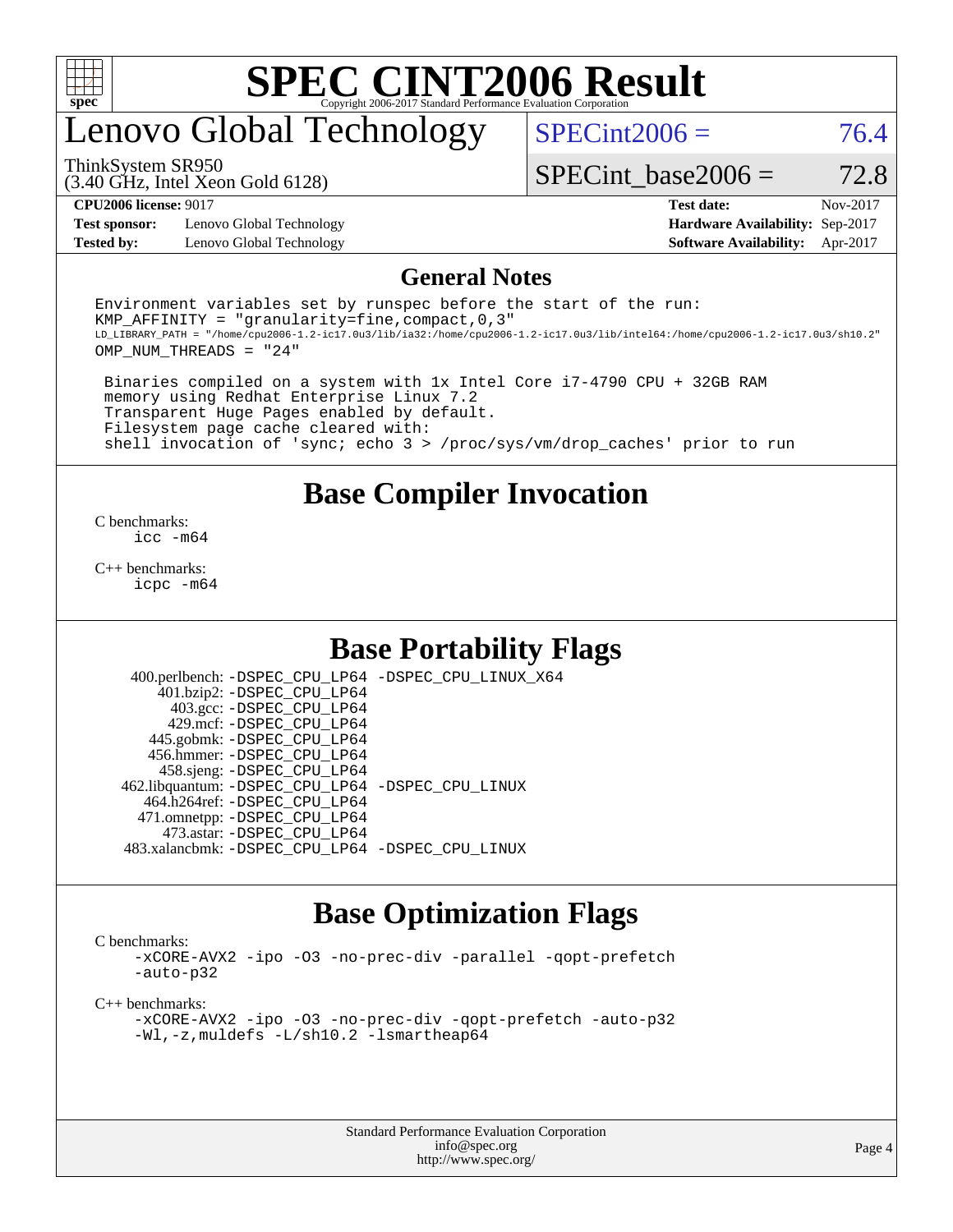

# enovo Global Technology

ThinkSystem SR950

(3.40 GHz, Intel Xeon Gold 6128)

 $SPECint2006 = 76.4$  $SPECint2006 = 76.4$ 

**[Test sponsor:](http://www.spec.org/auto/cpu2006/Docs/result-fields.html#Testsponsor)** Lenovo Global Technology **[Hardware Availability:](http://www.spec.org/auto/cpu2006/Docs/result-fields.html#HardwareAvailability)** Sep-2017 **[Tested by:](http://www.spec.org/auto/cpu2006/Docs/result-fields.html#Testedby)** Lenovo Global Technology **[Software Availability:](http://www.spec.org/auto/cpu2006/Docs/result-fields.html#SoftwareAvailability)** Apr-2017

**[CPU2006 license:](http://www.spec.org/auto/cpu2006/Docs/result-fields.html#CPU2006license)** 9017 **[Test date:](http://www.spec.org/auto/cpu2006/Docs/result-fields.html#Testdate)** Nov-2017

SPECint base2006 =  $72.8$ 

## **[Base Other Flags](http://www.spec.org/auto/cpu2006/Docs/result-fields.html#BaseOtherFlags)**

[C benchmarks](http://www.spec.org/auto/cpu2006/Docs/result-fields.html#Cbenchmarks):

403.gcc: [-Dalloca=\\_alloca](http://www.spec.org/cpu2006/results/res2017q4/cpu2006-20171211-51036.flags.html#b403.gcc_baseEXTRA_CFLAGS_Dalloca_be3056838c12de2578596ca5467af7f3)

## **[Peak Compiler Invocation](http://www.spec.org/auto/cpu2006/Docs/result-fields.html#PeakCompilerInvocation)**

[C benchmarks \(except as noted below\)](http://www.spec.org/auto/cpu2006/Docs/result-fields.html#Cbenchmarksexceptasnotedbelow):

[icc -m64](http://www.spec.org/cpu2006/results/res2017q4/cpu2006-20171211-51036.flags.html#user_CCpeak_intel_icc_64bit_bda6cc9af1fdbb0edc3795bac97ada53)

400.perlbench: [icc -m32 -L/opt/intel/compilers\\_and\\_libraries\\_2017/linux/lib/ia32](http://www.spec.org/cpu2006/results/res2017q4/cpu2006-20171211-51036.flags.html#user_peakCCLD400_perlbench_intel_icc_c29f3ff5a7ed067b11e4ec10a03f03ae)

445.gobmk: [icc -m32 -L/opt/intel/compilers\\_and\\_libraries\\_2017/linux/lib/ia32](http://www.spec.org/cpu2006/results/res2017q4/cpu2006-20171211-51036.flags.html#user_peakCCLD445_gobmk_intel_icc_c29f3ff5a7ed067b11e4ec10a03f03ae)

[C++ benchmarks \(except as noted below\):](http://www.spec.org/auto/cpu2006/Docs/result-fields.html#CXXbenchmarksexceptasnotedbelow)

[icc -m32 -L/opt/intel/compilers\\_and\\_libraries\\_2017/linux/lib/ia32](http://www.spec.org/cpu2006/results/res2017q4/cpu2006-20171211-51036.flags.html#user_CXXpeak_intel_icc_c29f3ff5a7ed067b11e4ec10a03f03ae)

473.astar: [icpc -m64](http://www.spec.org/cpu2006/results/res2017q4/cpu2006-20171211-51036.flags.html#user_peakCXXLD473_astar_intel_icpc_64bit_fc66a5337ce925472a5c54ad6a0de310)

## **[Peak Portability Flags](http://www.spec.org/auto/cpu2006/Docs/result-fields.html#PeakPortabilityFlags)**

 400.perlbench: [-D\\_FILE\\_OFFSET\\_BITS=64](http://www.spec.org/cpu2006/results/res2017q4/cpu2006-20171211-51036.flags.html#user_peakPORTABILITY400_perlbench_file_offset_bits_64_438cf9856305ebd76870a2c6dc2689ab) [-DSPEC\\_CPU\\_LINUX\\_IA32](http://www.spec.org/cpu2006/results/res2017q4/cpu2006-20171211-51036.flags.html#b400.perlbench_peakCPORTABILITY_DSPEC_CPU_LINUX_IA32) 401.bzip2: [-DSPEC\\_CPU\\_LP64](http://www.spec.org/cpu2006/results/res2017q4/cpu2006-20171211-51036.flags.html#suite_peakPORTABILITY401_bzip2_DSPEC_CPU_LP64) 403.gcc: [-DSPEC\\_CPU\\_LP64](http://www.spec.org/cpu2006/results/res2017q4/cpu2006-20171211-51036.flags.html#suite_peakPORTABILITY403_gcc_DSPEC_CPU_LP64) 429.mcf: [-DSPEC\\_CPU\\_LP64](http://www.spec.org/cpu2006/results/res2017q4/cpu2006-20171211-51036.flags.html#suite_peakPORTABILITY429_mcf_DSPEC_CPU_LP64) 445.gobmk: [-D\\_FILE\\_OFFSET\\_BITS=64](http://www.spec.org/cpu2006/results/res2017q4/cpu2006-20171211-51036.flags.html#user_peakPORTABILITY445_gobmk_file_offset_bits_64_438cf9856305ebd76870a2c6dc2689ab) 456.hmmer: [-DSPEC\\_CPU\\_LP64](http://www.spec.org/cpu2006/results/res2017q4/cpu2006-20171211-51036.flags.html#suite_peakPORTABILITY456_hmmer_DSPEC_CPU_LP64) 458.sjeng: [-DSPEC\\_CPU\\_LP64](http://www.spec.org/cpu2006/results/res2017q4/cpu2006-20171211-51036.flags.html#suite_peakPORTABILITY458_sjeng_DSPEC_CPU_LP64) 462.libquantum: [-DSPEC\\_CPU\\_LP64](http://www.spec.org/cpu2006/results/res2017q4/cpu2006-20171211-51036.flags.html#suite_peakPORTABILITY462_libquantum_DSPEC_CPU_LP64) [-DSPEC\\_CPU\\_LINUX](http://www.spec.org/cpu2006/results/res2017q4/cpu2006-20171211-51036.flags.html#b462.libquantum_peakCPORTABILITY_DSPEC_CPU_LINUX) 464.h264ref: [-DSPEC\\_CPU\\_LP64](http://www.spec.org/cpu2006/results/res2017q4/cpu2006-20171211-51036.flags.html#suite_peakPORTABILITY464_h264ref_DSPEC_CPU_LP64) 471.omnetpp: [-D\\_FILE\\_OFFSET\\_BITS=64](http://www.spec.org/cpu2006/results/res2017q4/cpu2006-20171211-51036.flags.html#user_peakPORTABILITY471_omnetpp_file_offset_bits_64_438cf9856305ebd76870a2c6dc2689ab) 473.astar: [-DSPEC\\_CPU\\_LP64](http://www.spec.org/cpu2006/results/res2017q4/cpu2006-20171211-51036.flags.html#suite_peakPORTABILITY473_astar_DSPEC_CPU_LP64) 483.xalancbmk: [-D\\_FILE\\_OFFSET\\_BITS=64](http://www.spec.org/cpu2006/results/res2017q4/cpu2006-20171211-51036.flags.html#user_peakPORTABILITY483_xalancbmk_file_offset_bits_64_438cf9856305ebd76870a2c6dc2689ab) [-DSPEC\\_CPU\\_LINUX](http://www.spec.org/cpu2006/results/res2017q4/cpu2006-20171211-51036.flags.html#b483.xalancbmk_peakCXXPORTABILITY_DSPEC_CPU_LINUX)

### **[Peak Optimization Flags](http://www.spec.org/auto/cpu2006/Docs/result-fields.html#PeakOptimizationFlags)**

[C benchmarks](http://www.spec.org/auto/cpu2006/Docs/result-fields.html#Cbenchmarks):

 400.perlbench: [-prof-gen](http://www.spec.org/cpu2006/results/res2017q4/cpu2006-20171211-51036.flags.html#user_peakPASS1_CFLAGSPASS1_LDCFLAGS400_perlbench_prof_gen_e43856698f6ca7b7e442dfd80e94a8fc)(pass 1) [-prof-use](http://www.spec.org/cpu2006/results/res2017q4/cpu2006-20171211-51036.flags.html#user_peakPASS2_CFLAGSPASS2_LDCFLAGS400_perlbench_prof_use_bccf7792157ff70d64e32fe3e1250b55)(pass 2) [-xCORE-AVX2](http://www.spec.org/cpu2006/results/res2017q4/cpu2006-20171211-51036.flags.html#user_peakPASS2_CFLAGSPASS2_LDCFLAGS400_perlbench_f-xCORE-AVX2)(pass 2) [-par-num-threads=1](http://www.spec.org/cpu2006/results/res2017q4/cpu2006-20171211-51036.flags.html#user_peakPASS1_CFLAGSPASS1_LDCFLAGS400_perlbench_par_num_threads_786a6ff141b4e9e90432e998842df6c2)(pass 1) [-ipo](http://www.spec.org/cpu2006/results/res2017q4/cpu2006-20171211-51036.flags.html#user_peakPASS2_CFLAGSPASS2_LDCFLAGS400_perlbench_f-ipo)(pass 2) [-O3](http://www.spec.org/cpu2006/results/res2017q4/cpu2006-20171211-51036.flags.html#user_peakPASS2_CFLAGSPASS2_LDCFLAGS400_perlbench_f-O3)(pass 2) [-no-prec-div](http://www.spec.org/cpu2006/results/res2017q4/cpu2006-20171211-51036.flags.html#user_peakPASS2_CFLAGSPASS2_LDCFLAGS400_perlbench_f-no-prec-div)(pass 2) [-qopt-prefetch](http://www.spec.org/cpu2006/results/res2017q4/cpu2006-20171211-51036.flags.html#user_peakCOPTIMIZE400_perlbench_f-qopt-prefetch)

 401.bzip2: [-prof-gen](http://www.spec.org/cpu2006/results/res2017q4/cpu2006-20171211-51036.flags.html#user_peakPASS1_CFLAGSPASS1_LDCFLAGS401_bzip2_prof_gen_e43856698f6ca7b7e442dfd80e94a8fc)(pass 1) [-prof-use](http://www.spec.org/cpu2006/results/res2017q4/cpu2006-20171211-51036.flags.html#user_peakPASS2_CFLAGSPASS2_LDCFLAGS401_bzip2_prof_use_bccf7792157ff70d64e32fe3e1250b55)(pass 2) [-xCORE-AVX2](http://www.spec.org/cpu2006/results/res2017q4/cpu2006-20171211-51036.flags.html#user_peakPASS2_CFLAGSPASS2_LDCFLAGS401_bzip2_f-xCORE-AVX2)(pass 2)  $-par-num-threads=1(pass 1) -ipo(pass 2) -O3(pass 2)$  $-par-num-threads=1(pass 1) -ipo(pass 2) -O3(pass 2)$  $-par-num-threads=1(pass 1) -ipo(pass 2) -O3(pass 2)$  $-par-num-threads=1(pass 1) -ipo(pass 2) -O3(pass 2)$  $-par-num-threads=1(pass 1) -ipo(pass 2) -O3(pass 2)$  $-par-num-threads=1(pass 1) -ipo(pass 2) -O3(pass 2)$ [-no-prec-div](http://www.spec.org/cpu2006/results/res2017q4/cpu2006-20171211-51036.flags.html#user_peakCOPTIMIZEPASS2_CFLAGSPASS2_LDCFLAGS401_bzip2_f-no-prec-div) [-auto-ilp32](http://www.spec.org/cpu2006/results/res2017q4/cpu2006-20171211-51036.flags.html#user_peakCOPTIMIZE401_bzip2_f-auto-ilp32) [-qopt-prefetch](http://www.spec.org/cpu2006/results/res2017q4/cpu2006-20171211-51036.flags.html#user_peakCOPTIMIZE401_bzip2_f-qopt-prefetch)

Continued on next page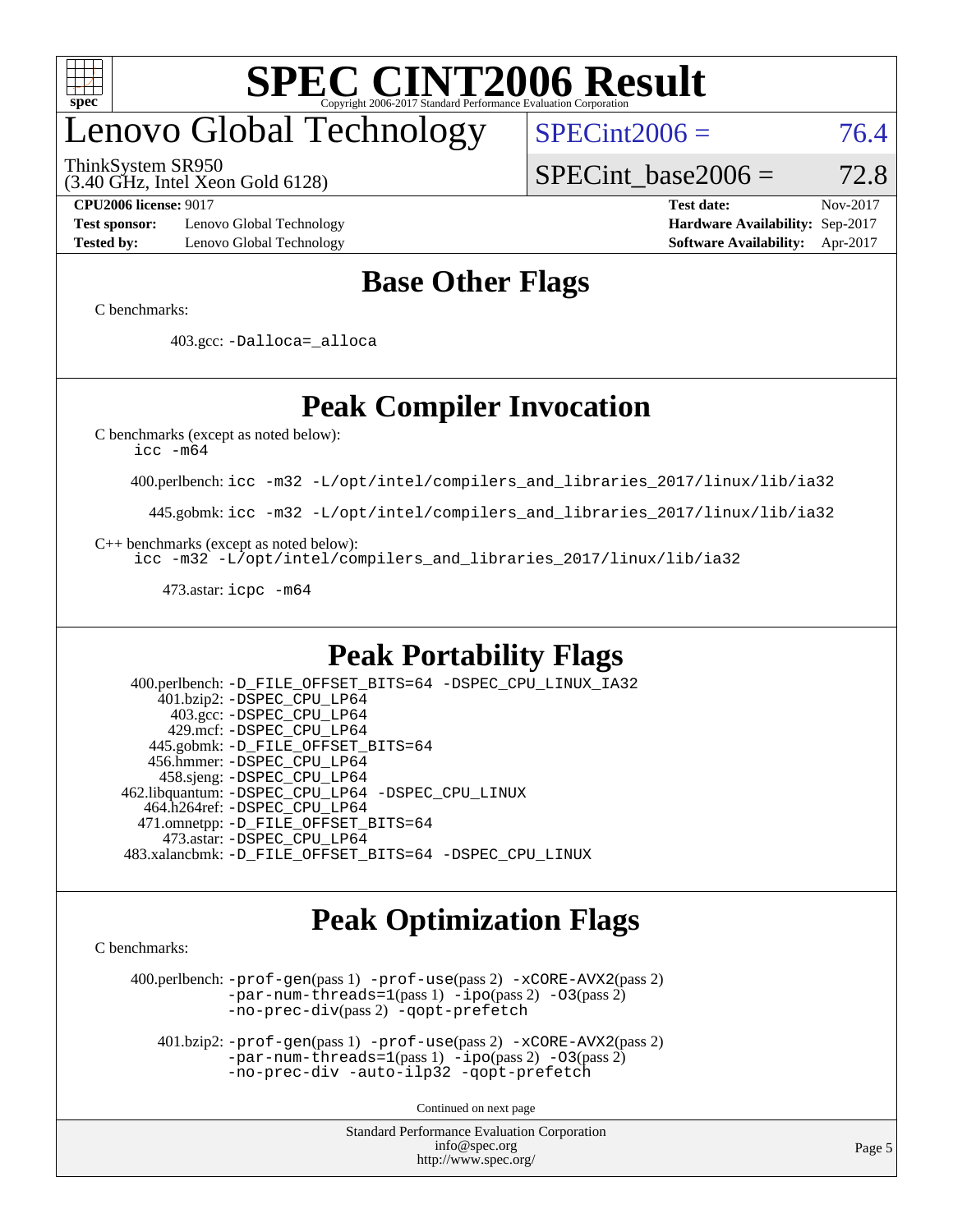

# enovo Global Technology

ThinkSystem SR950

 $SPECint2006 = 76.4$  $SPECint2006 = 76.4$ 

(3.40 GHz, Intel Xeon Gold 6128)

SPECint base2006 =  $72.8$ 

**[Test sponsor:](http://www.spec.org/auto/cpu2006/Docs/result-fields.html#Testsponsor)** Lenovo Global Technology **[Hardware Availability:](http://www.spec.org/auto/cpu2006/Docs/result-fields.html#HardwareAvailability)** Sep-2017 **[Tested by:](http://www.spec.org/auto/cpu2006/Docs/result-fields.html#Testedby)** Lenovo Global Technology **[Software Availability:](http://www.spec.org/auto/cpu2006/Docs/result-fields.html#SoftwareAvailability)** Apr-2017

**[CPU2006 license:](http://www.spec.org/auto/cpu2006/Docs/result-fields.html#CPU2006license)** 9017 **[Test date:](http://www.spec.org/auto/cpu2006/Docs/result-fields.html#Testdate)** Nov-2017

## **[Peak Optimization Flags \(Continued\)](http://www.spec.org/auto/cpu2006/Docs/result-fields.html#PeakOptimizationFlags)**

 403.gcc: [-xCORE-AVX2](http://www.spec.org/cpu2006/results/res2017q4/cpu2006-20171211-51036.flags.html#user_peakOPTIMIZE403_gcc_f-xCORE-AVX2) [-ipo](http://www.spec.org/cpu2006/results/res2017q4/cpu2006-20171211-51036.flags.html#user_peakOPTIMIZE403_gcc_f-ipo) [-O3](http://www.spec.org/cpu2006/results/res2017q4/cpu2006-20171211-51036.flags.html#user_peakOPTIMIZE403_gcc_f-O3) [-no-prec-div](http://www.spec.org/cpu2006/results/res2017q4/cpu2006-20171211-51036.flags.html#user_peakOPTIMIZE403_gcc_f-no-prec-div) [-inline-calloc](http://www.spec.org/cpu2006/results/res2017q4/cpu2006-20171211-51036.flags.html#user_peakCOPTIMIZE403_gcc_f-inline-calloc) [-qopt-malloc-options=3](http://www.spec.org/cpu2006/results/res2017q4/cpu2006-20171211-51036.flags.html#user_peakCOPTIMIZE403_gcc_f-qopt-malloc-options_0fcb435012e78f27d57f473818e45fe4) [-auto-ilp32](http://www.spec.org/cpu2006/results/res2017q4/cpu2006-20171211-51036.flags.html#user_peakCOPTIMIZE403_gcc_f-auto-ilp32) 429.mcf: [-xCORE-AVX2](http://www.spec.org/cpu2006/results/res2017q4/cpu2006-20171211-51036.flags.html#user_peakOPTIMIZE429_mcf_f-xCORE-AVX2) [-ipo](http://www.spec.org/cpu2006/results/res2017q4/cpu2006-20171211-51036.flags.html#user_peakOPTIMIZE429_mcf_f-ipo) [-O3](http://www.spec.org/cpu2006/results/res2017q4/cpu2006-20171211-51036.flags.html#user_peakOPTIMIZE429_mcf_f-O3) [-no-prec-div](http://www.spec.org/cpu2006/results/res2017q4/cpu2006-20171211-51036.flags.html#user_peakOPTIMIZE429_mcf_f-no-prec-div) [-parallel](http://www.spec.org/cpu2006/results/res2017q4/cpu2006-20171211-51036.flags.html#user_peakCOPTIMIZE429_mcf_f-parallel) [-qopt-prefetch](http://www.spec.org/cpu2006/results/res2017q4/cpu2006-20171211-51036.flags.html#user_peakCOPTIMIZE429_mcf_f-qopt-prefetch) [-auto-p32](http://www.spec.org/cpu2006/results/res2017q4/cpu2006-20171211-51036.flags.html#user_peakCOPTIMIZE429_mcf_f-auto-p32) 445.gobmk: [-prof-gen](http://www.spec.org/cpu2006/results/res2017q4/cpu2006-20171211-51036.flags.html#user_peakPASS1_CFLAGSPASS1_LDCFLAGS445_gobmk_prof_gen_e43856698f6ca7b7e442dfd80e94a8fc)(pass 1) [-prof-use](http://www.spec.org/cpu2006/results/res2017q4/cpu2006-20171211-51036.flags.html#user_peakPASS2_CFLAGSPASS2_LDCFLAGS445_gobmk_prof_use_bccf7792157ff70d64e32fe3e1250b55)(pass 2) [-xCORE-AVX2](http://www.spec.org/cpu2006/results/res2017q4/cpu2006-20171211-51036.flags.html#user_peakPASS2_CFLAGSPASS2_LDCFLAGS445_gobmk_f-xCORE-AVX2)(pass 2)  $-par-num-threads=1(pass 1) -ipo(pass 2) -O3(pass 2)$  $-par-num-threads=1(pass 1) -ipo(pass 2) -O3(pass 2)$  $-par-num-threads=1(pass 1) -ipo(pass 2) -O3(pass 2)$  $-par-num-threads=1(pass 1) -ipo(pass 2) -O3(pass 2)$  $-par-num-threads=1(pass 1) -ipo(pass 2) -O3(pass 2)$  $-par-num-threads=1(pass 1) -ipo(pass 2) -O3(pass 2)$ [-no-prec-div](http://www.spec.org/cpu2006/results/res2017q4/cpu2006-20171211-51036.flags.html#user_peakPASS2_CFLAGSPASS2_LDCFLAGS445_gobmk_f-no-prec-div)(pass 2) 456.hmmer: basepeak = yes 458.sjeng: [-prof-gen](http://www.spec.org/cpu2006/results/res2017q4/cpu2006-20171211-51036.flags.html#user_peakPASS1_CFLAGSPASS1_LDCFLAGS458_sjeng_prof_gen_e43856698f6ca7b7e442dfd80e94a8fc)(pass 1) [-prof-use](http://www.spec.org/cpu2006/results/res2017q4/cpu2006-20171211-51036.flags.html#user_peakPASS2_CFLAGSPASS2_LDCFLAGS458_sjeng_prof_use_bccf7792157ff70d64e32fe3e1250b55)(pass 2) [-xCORE-AVX2](http://www.spec.org/cpu2006/results/res2017q4/cpu2006-20171211-51036.flags.html#user_peakPASS2_CFLAGSPASS2_LDCFLAGS458_sjeng_f-xCORE-AVX2)(pass 2) [-par-num-threads=1](http://www.spec.org/cpu2006/results/res2017q4/cpu2006-20171211-51036.flags.html#user_peakPASS1_CFLAGSPASS1_LDCFLAGS458_sjeng_par_num_threads_786a6ff141b4e9e90432e998842df6c2)(pass 1) [-ipo](http://www.spec.org/cpu2006/results/res2017q4/cpu2006-20171211-51036.flags.html#user_peakPASS2_CFLAGSPASS2_LDCFLAGS458_sjeng_f-ipo)(pass 2) [-O3](http://www.spec.org/cpu2006/results/res2017q4/cpu2006-20171211-51036.flags.html#user_peakPASS2_CFLAGSPASS2_LDCFLAGS458_sjeng_f-O3)(pass 2) [-no-prec-div](http://www.spec.org/cpu2006/results/res2017q4/cpu2006-20171211-51036.flags.html#user_peakPASS2_CFLAGSPASS2_LDCFLAGS458_sjeng_f-no-prec-div)(pass 2) [-unroll4](http://www.spec.org/cpu2006/results/res2017q4/cpu2006-20171211-51036.flags.html#user_peakCOPTIMIZE458_sjeng_f-unroll_4e5e4ed65b7fd20bdcd365bec371b81f)  $462$ .libquantum: basepeak = yes  $464.h264$ ref: basepeak = yes [C++ benchmarks:](http://www.spec.org/auto/cpu2006/Docs/result-fields.html#CXXbenchmarks) 471.omnetpp: [-prof-gen](http://www.spec.org/cpu2006/results/res2017q4/cpu2006-20171211-51036.flags.html#user_peakPASS1_CXXFLAGSPASS1_LDCXXFLAGS471_omnetpp_prof_gen_e43856698f6ca7b7e442dfd80e94a8fc)(pass 1) [-prof-use](http://www.spec.org/cpu2006/results/res2017q4/cpu2006-20171211-51036.flags.html#user_peakPASS2_CXXFLAGSPASS2_LDCXXFLAGS471_omnetpp_prof_use_bccf7792157ff70d64e32fe3e1250b55)(pass 2) [-xCORE-AVX2](http://www.spec.org/cpu2006/results/res2017q4/cpu2006-20171211-51036.flags.html#user_peakPASS2_CXXFLAGSPASS2_LDCXXFLAGS471_omnetpp_f-xCORE-AVX2)(pass 2)  $-par-num-threads=1(pass 1) -ipo(pass 2) -O3(pass 2)$  $-par-num-threads=1(pass 1) -ipo(pass 2) -O3(pass 2)$  $-par-num-threads=1(pass 1) -ipo(pass 2) -O3(pass 2)$  $-par-num-threads=1(pass 1) -ipo(pass 2) -O3(pass 2)$  $-par-num-threads=1(pass 1) -ipo(pass 2) -O3(pass 2)$  $-par-num-threads=1(pass 1) -ipo(pass 2) -O3(pass 2)$ [-no-prec-div](http://www.spec.org/cpu2006/results/res2017q4/cpu2006-20171211-51036.flags.html#user_peakPASS2_CXXFLAGSPASS2_LDCXXFLAGS471_omnetpp_f-no-prec-div)(pass 2) [-qopt-ra-region-strategy=block](http://www.spec.org/cpu2006/results/res2017q4/cpu2006-20171211-51036.flags.html#user_peakCXXOPTIMIZE471_omnetpp_f-qopt-ra-region-strategy_0f7b543d62da454b380160c0e3b28f94) [-Wl,-z,muldefs](http://www.spec.org/cpu2006/results/res2017q4/cpu2006-20171211-51036.flags.html#user_peakEXTRA_LDFLAGS471_omnetpp_link_force_multiple1_74079c344b956b9658436fd1b6dd3a8a) [-L/sh10.2 -lsmartheap](http://www.spec.org/cpu2006/results/res2017q4/cpu2006-20171211-51036.flags.html#user_peakEXTRA_LIBS471_omnetpp_SmartHeap_b831f2d313e2fffa6dfe3f00ffc1f1c0) 473.astar: [-xCORE-AVX2](http://www.spec.org/cpu2006/results/res2017q4/cpu2006-20171211-51036.flags.html#user_peakOPTIMIZE473_astar_f-xCORE-AVX2) [-ipo](http://www.spec.org/cpu2006/results/res2017q4/cpu2006-20171211-51036.flags.html#user_peakOPTIMIZE473_astar_f-ipo) [-O3](http://www.spec.org/cpu2006/results/res2017q4/cpu2006-20171211-51036.flags.html#user_peakOPTIMIZE473_astar_f-O3) [-no-prec-div](http://www.spec.org/cpu2006/results/res2017q4/cpu2006-20171211-51036.flags.html#user_peakOPTIMIZE473_astar_f-no-prec-div) [-qopt-prefetch](http://www.spec.org/cpu2006/results/res2017q4/cpu2006-20171211-51036.flags.html#user_peakCXXOPTIMIZE473_astar_f-qopt-prefetch) [-auto-p32](http://www.spec.org/cpu2006/results/res2017q4/cpu2006-20171211-51036.flags.html#user_peakCXXOPTIMIZE473_astar_f-auto-p32) [-Wl,-z,muldefs](http://www.spec.org/cpu2006/results/res2017q4/cpu2006-20171211-51036.flags.html#user_peakEXTRA_LDFLAGS473_astar_link_force_multiple1_74079c344b956b9658436fd1b6dd3a8a) [-L/sh10.2 -lsmartheap64](http://www.spec.org/cpu2006/results/res2017q4/cpu2006-20171211-51036.flags.html#user_peakEXTRA_LIBS473_astar_SmartHeap64_63911d860fc08c15fa1d5bf319b9d8d5) 483.xalancbmk: [-xCORE-AVX2](http://www.spec.org/cpu2006/results/res2017q4/cpu2006-20171211-51036.flags.html#user_peakOPTIMIZE483_xalancbmk_f-xCORE-AVX2) [-ipo](http://www.spec.org/cpu2006/results/res2017q4/cpu2006-20171211-51036.flags.html#user_peakOPTIMIZE483_xalancbmk_f-ipo) [-O3](http://www.spec.org/cpu2006/results/res2017q4/cpu2006-20171211-51036.flags.html#user_peakOPTIMIZE483_xalancbmk_f-O3) [-no-prec-div](http://www.spec.org/cpu2006/results/res2017q4/cpu2006-20171211-51036.flags.html#user_peakOPTIMIZE483_xalancbmk_f-no-prec-div) [-qopt-prefetch](http://www.spec.org/cpu2006/results/res2017q4/cpu2006-20171211-51036.flags.html#user_peakCXXOPTIMIZE483_xalancbmk_f-qopt-prefetch) [-Wl,-z,muldefs](http://www.spec.org/cpu2006/results/res2017q4/cpu2006-20171211-51036.flags.html#user_peakEXTRA_LDFLAGS483_xalancbmk_link_force_multiple1_74079c344b956b9658436fd1b6dd3a8a) [-L/sh10.2 -lsmartheap](http://www.spec.org/cpu2006/results/res2017q4/cpu2006-20171211-51036.flags.html#user_peakEXTRA_LIBS483_xalancbmk_SmartHeap_b831f2d313e2fffa6dfe3f00ffc1f1c0)

## **[Peak Other Flags](http://www.spec.org/auto/cpu2006/Docs/result-fields.html#PeakOtherFlags)**

[C benchmarks](http://www.spec.org/auto/cpu2006/Docs/result-fields.html#Cbenchmarks):

403.gcc: [-Dalloca=\\_alloca](http://www.spec.org/cpu2006/results/res2017q4/cpu2006-20171211-51036.flags.html#b403.gcc_peakEXTRA_CFLAGS_Dalloca_be3056838c12de2578596ca5467af7f3)

The flags files that were used to format this result can be browsed at <http://www.spec.org/cpu2006/flags/Intel-ic17.0-official-linux64-revF.html> <http://www.spec.org/cpu2006/flags/Lenovo-Platform-Flags-V1.2-SKL-E.html>

You can also download the XML flags sources by saving the following links:

<http://www.spec.org/cpu2006/flags/Intel-ic17.0-official-linux64-revF.xml> <http://www.spec.org/cpu2006/flags/Lenovo-Platform-Flags-V1.2-SKL-E.xml>